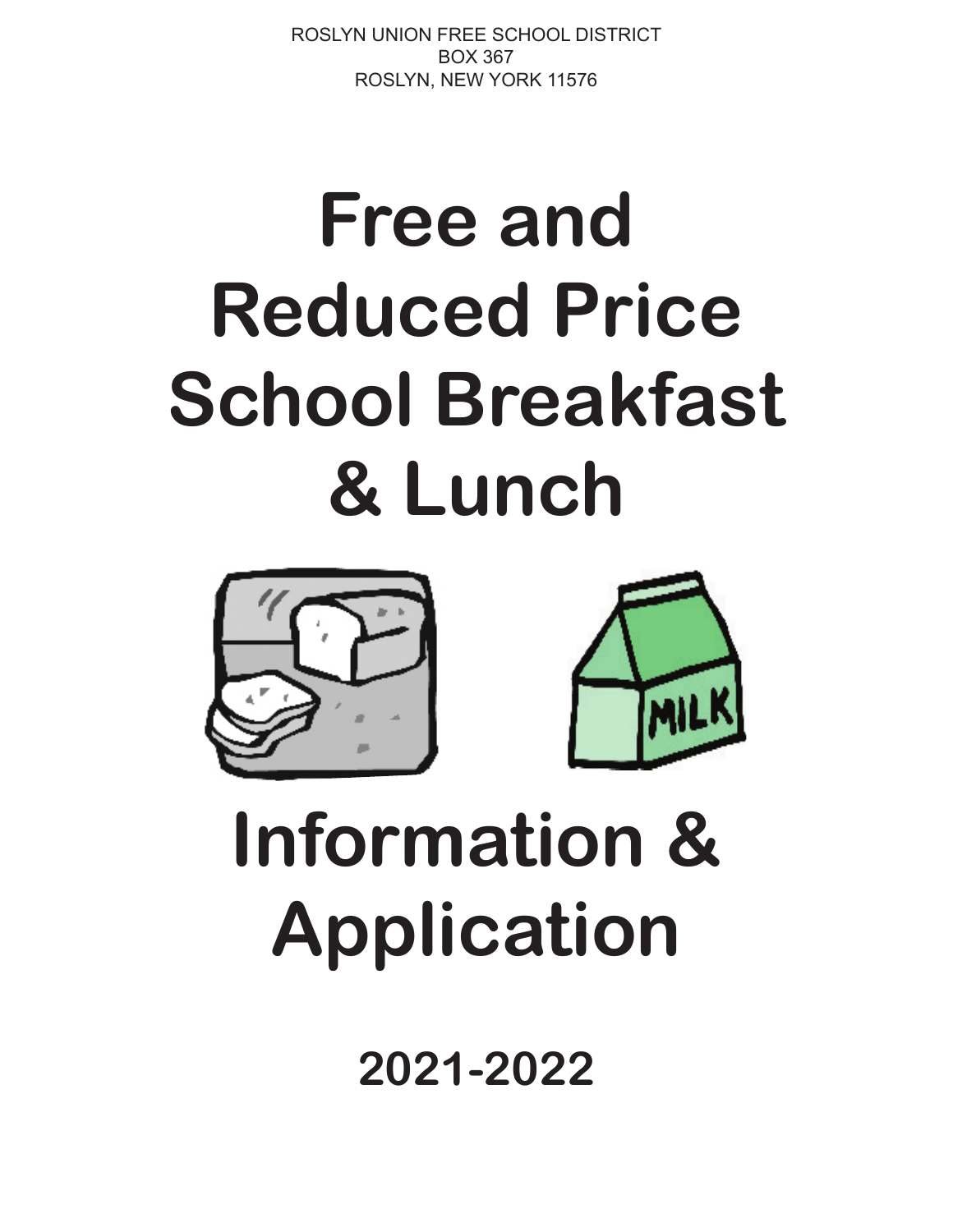# Dear Parent/Guardian:

The Roslyn Union Free School District believes that one of the most important ways in which we can help our children perform better in their classrooms is to provide them with the nutrition necessary for the healthy growth of their minds and bodies. Therefore, we provide breakfast and lunch in our schools every day. Students may buy breakfast for \$2.00 and lunch at the elementary schools for \$3.00, and lunch at the middle and high schools for \$3.25. Your children may qualify for free meals or for reduced price meals. Beginning July 1, 2019 students in New York State that are approved for reduced price meals will receive breakfast and lunch meals and snacks served through the Afterschool Snack Program at no charge.

1. DO I NEED TO FILL OUT AN APPLICATION FOR EACH CHILD? No. Complete the application to apply for free or reduced price meals. Use one Free and Reduced Price School Meals Application for all students in your household. We cannot approve an application that is not complete, so be sure to fill out all required information. Return the completed application to the school or Social Worker, Heights School, P.O. Box 367, Roslyn, NY 11576 **no later than September 24, 2021**.

2. WHO CAN GET FREE MEALS? All children in households receiving benefits from **SNAP, the Food Distribution Program on Indian Reservations** or **TANF**, can get free meals regardless of your income. Categorical eligibility for free meal benefits is extended to all children in a household when the application lists an Assistance Program's case number for any household member. Also, your children can get free meals if your household's gross income is within the free limits on the Federal Income Eligibility Guidelines. Households with children who are categorically eligible through an Other Source Categorically Eligible designation, as defined by law, may be eligible for free benefits and should contact the SFA for assistance in receiving benefits.

3. CAN FOSTER CHILDREN GET FREE MEALS? Yes, foster children that are under the legal responsibility of a foster care agency or court, are eligible for free meals. Any foster child in the household is eligible for free meals regardless of income. Foster children may also be included as a member of the foster family if the foster family chooses to also apply for benefits for other children. Including children in foster care as household members may help other children in the household qualify for benefits. If non-foster children in a foster family are not eligible for free or reduced price meal benefits, an eligible foster child will still receive free benefits.

4. CAN HOMELESS, RUNAWAY, AND MIGRANT CHILDREN GET FREE MEALS? Yes, children who meet the definition of homeless, runaway, or migrant qualify for free meals. If you haven't been told your children will get free meals, please call or e-mail Tanya Fernandez, Social Worker, at 516-801-5066 or tfernandez@roslynschools.org to see if they qualify.

5. WHO CAN GET REDUCED PRICE MEALS? Your children may be approved as reduced price eligible if your household income is within the reduced-price limits on the Federal Eligibility Income Chart, shown on this letter. Beginning July 1, 2019, students in New York State that are approved for reduced price meals will receive breakfast and lunch meals and snacks served through the Afterschool Snack Program at no charge.

6. SHOULD I FILL OUT AN APPLICATION IF I RECEIVED A LETTER THIS SCHOOL YEAR SAYING MY CHILDREN ARE APPROVED FOR FREE MEALS? Please read the letter you got carefully and follow the instructions. Call Tanya Fernandez, Social Worker, at 516-801-5066 if you have questions.

7. MY CHILD'S APPLICATION WAS APPROVED LAST YEAR. DO I NEED TO FILL OUT ANOTHER ONE? Yes. Your child's application is only good for that school year and for up to the first 30 operating days of this school year. You must send in a new application unless the school told you that your child is eligible for the new school year.

8. I GET WIC. CAN MY CHILD(REN) GET FREE MEALS? Children in households participating in WIC may be eligible for free or reduced price meals. Please fill out a FREE/REDUCED PRICE MEAL application.

9. WILL THE INFORMATION I GIVE BE CHECKED? Yes and we may also ask you to send written proof.

10. IF I DON'T QUALIFY NOW, MAY I APPLY LATER? Yes, you may apply at any time during the school year. For example, children with a parent or guardian who becomes unemployed may become eligible for free and reduced price meals if the household income drops below the income limit.

11. WHAT IF I DISAGREE WITH THE SCHOOL'S DECISION ABOUT MY APPLICATION? You should talk to school officials. You also may ask for a hearing by calling or writing to: Dawn Piteo, School Lunch Manager, Roslyn Public Schools, Box 367, Roslyn, NY 1156, 516-801-5057, dpiteo@roslynschools.org.

12. MAY I APPLY IF SOMEONE IN MY HOUSEHOLD IS NOT A U.S. CITIZEN? Yes. You or your child(ren) do not have to be U.S. citizens to qualify for free or reduced price meals.

13. WHO SHOULD I INCLUDE AS MEMBERS OF MY HOUSEHOLD? You must include all people living in your household, related or not (such as grandparents, other relatives, or friends) who share income and expenses. You must include yourself and all children living with you. If you live with other people who are economically independent (for example, people who you do not support, who do not share income with you or your children, and who pay a pro-rated share of expenses), do not include them.

14. WHAT IF MY INCOME IS NOT ALWAYS THE SAME? List the amount that you normally receive. For example, if you normally make \$1000 each month, but you missed some work last month and only made \$900, put down that you made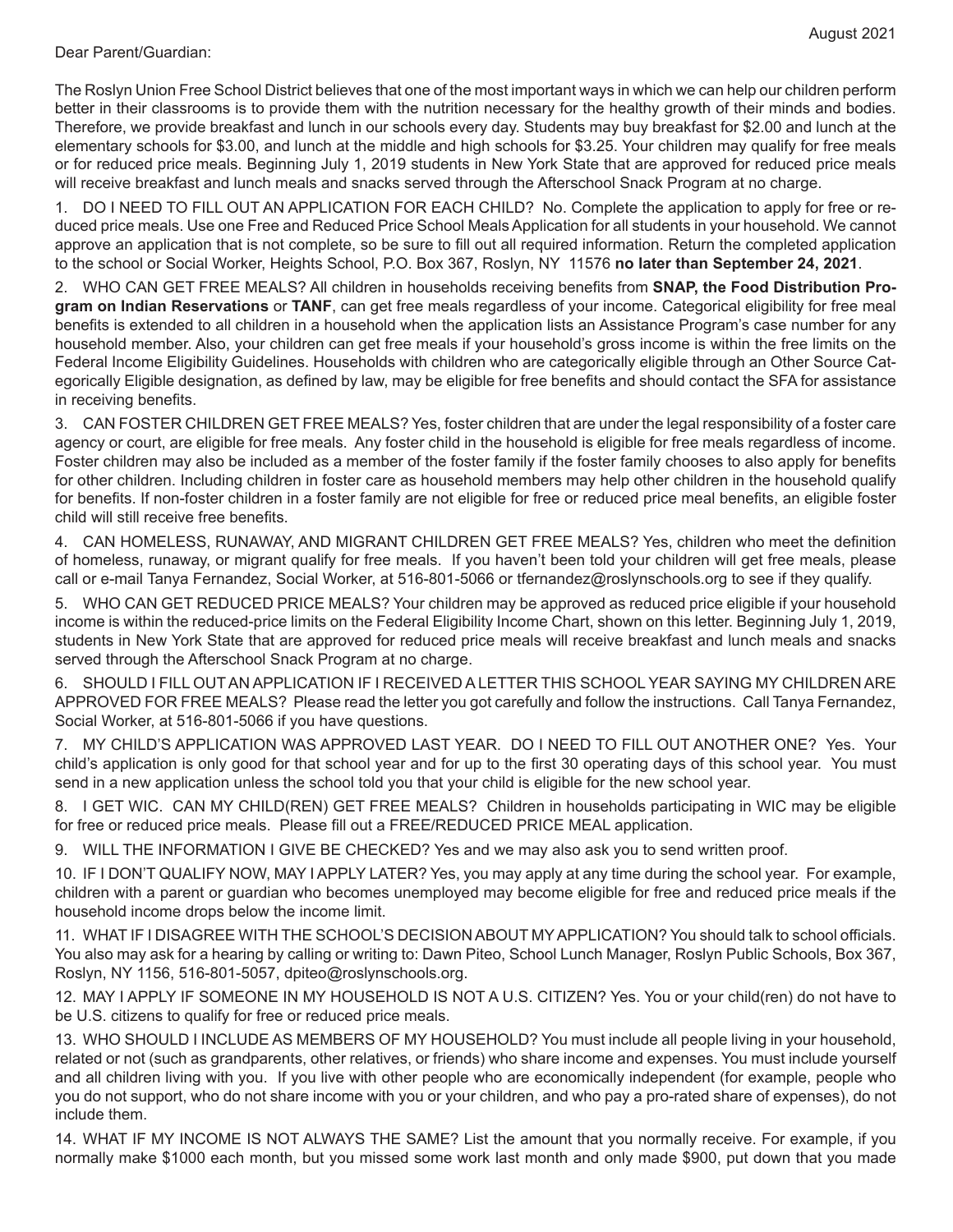\$1000 per month. If you normally get overtime, include it, but do not include it if you only work overtime sometimes. If you have lost a job or had your hours or wages reduced, use your current income.

15. WE ARE IN THE MILITARY. DO WE INCLUDE OUR HOUSING ALLOWANCE AS INCOME? If you get an off-base housing allowance, it must be included as income. However, if your housing is part of the Military Housing Privatization Initiative, do not include your housing allowance as income.

16. MY SPOUSE IS DEPLOYED TO A COMBAT ZONE. IS HER COMBAT PAY COUNTED AS INCOME? No, if the combat pay is received in addition to her basic pay because of her deployment and it wasn't received before she was deployed, combat pay is not counted as income. Contact your school for more information.

17. MY FAMILY NEEDS MORE HELP. ARE THERE OTHER PROGRAMS WE MIGHT APPLY FOR? To find out how to apply for **SNAP** or other assistance benefits, contact your local assistance office or call **1-800-342-3009**.

# **2021-2022 INCOME ELIGIBILITY GUIDELINES FOR FREE AND REDUCED PRICE MEALS OR FREE MILK**

| Total              |          |         |                 |                        |         |
|--------------------|----------|---------|-----------------|------------------------|---------|
| <b>Family Size</b> | Annual   | Monthly | Twice per Month | <b>Every Two Weeks</b> | Weekly  |
| $\mathbf{1}$       | \$23,828 | \$1,986 | \$993           | \$917                  | \$459   |
| 2                  | \$32,227 | \$2,686 | \$1,343         | \$1,240                | \$620   |
| 3                  | \$40,626 | \$3,386 | \$1,693         | \$1,563                | \$782   |
| 4                  | \$49,025 | \$4,086 | \$2,043         | \$1,886                | \$943   |
| 5                  | \$57,424 | \$4,786 | \$2,393         | \$2,209                | \$1,105 |
| 6                  | \$65,823 | \$5,486 | \$2,743         | \$2,532                | \$1,266 |
| 7                  | \$74,222 | \$6,186 | \$3,093         | \$2,855                | \$1,428 |
| 8                  | \$82,621 | \$6,886 | \$3,443         | \$3,178                | \$1,589 |
| *Each Add'l        |          |         |                 |                        |         |
| person add         | \$8,399  | \$700   | \$350           | \$324                  | \$162   |

# REDUCED PRICE ELIGIBILITY INCOME CHART

How to Apply: To get free or reduced price meals for your children carefully complete one application following the instructions for your household and return it to the designated office listed on the application. If you now receive SNAP, Temporary Assistance to Needy Families (TANF) for any children or participate in the Food Distribution Program on Indian Reservations (FDPIR), the application must include the children's names, the household SNAP, TANF or FDPIR case number and the signature of an adult household member. All children should be listed on the same application. If you do not list a SNAP, TANF or FDPIR case number for any household member, the application must include the names of everyone in the household, the amount of income each household member, and how often it is received and where it comes from. It must include the signature of an adult household member and the last four digits of that adult's social security number or check the box if the adult does not have a social security number. **An application for free and reduced price benefits cannot be approved unless complete eligibility information is submitted, as indicated on the application and in the instructions**. Contact your local Department of Social Services for your SNAP or TANF case number or complete the income portion of the application. No application is necessary if the household was notified by the SFA their children have been directly certified. If the household is not sure if their children have been directly certified, the household should contact the school.

Reporting Changes: The benefits that you are approved for at the time of application are effective for the entire school year and up to 30 operating days into the new school year (or until a new eligibility determination is made, whichever comes first). You no longer need to report changes for an increase in income or decrease in household size, or if you no longer receive SNAP.

Income Exclusions:The value of any child care provided or arranged, or any amount received as payment for such child care or reimbursement for costs incurred for such care under the Child Care Development (Block Grant) Fund should not be considered as income for this program.

Reduced Price Eligible Students: **Beginning July 1, 2019, students in New York State that are approved for reduced price meals will receive breakfast and lunch meals and snacks served through the Afterschool Snack Program at no charge.**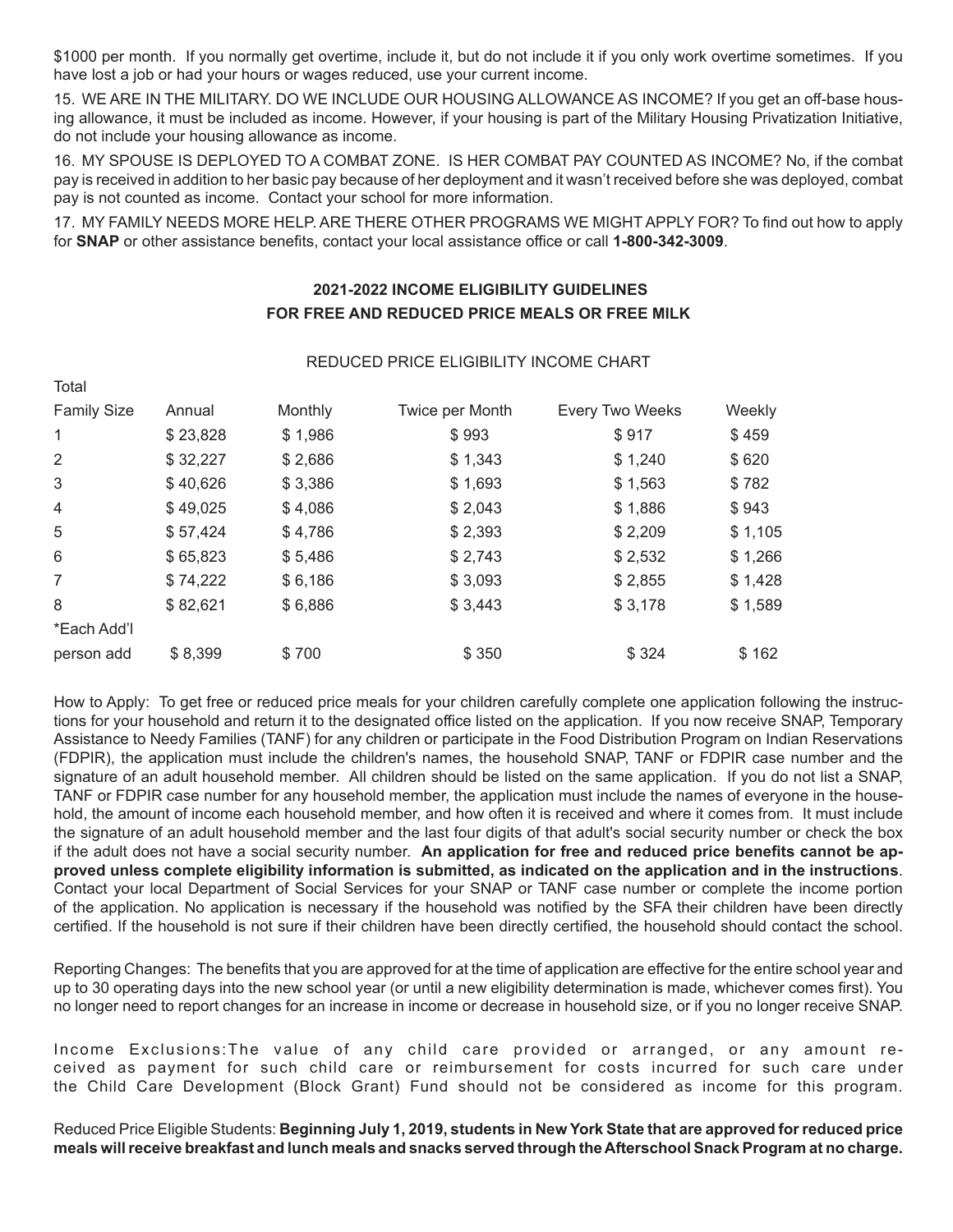In the operation of child feeding programs, no child will be discriminated against because of race, sex, color, national origin, age or disability

Meal Service to Children With Disabilities: Federal regulations require schools and institutions to serve meals at no extra charge to children with a disability which may restrict their diet. A student with a disability is defined in 7CFR Part 15b.3 of Federal regulations, as one who has a physical or mental impairment which substantially limits one or more major life activities of such individual, a record of such an impairment or being regarded as having such an impairment. Major life activities include but are not limited to: functions such as caring for one's self, performing manual tasks, seeing, hearing, eating, sleeping, walking, standing, lifting, bending, speaking, breathing, learning, reading, concentrating, thinking, communicating, and working. You must request meal modifications from the school and provide the school with medical statement from a State licensed healthcare professional. If you believe your child needs substitutions because of a disability, please get in touch with us for further information, as there is specific information that the medical statement must contain.

Confidentiality: The United States Department of Agriculture has approved the release of students names and eligibility status, without parent/guardian consent, to persons directly connected with the administration or enforcement of federal education programs such as Title I and the National Assessment of Educational Progress (NAEP), which are United States Department of Education programs used to determine areas such as the allocation of funds to schools, to evaluate socioeconomic status of the school's attendance area, and to assess educational progress. Information may also be released to State health or State education programs administered by the State agency or local education agency, provided the State or local education agency administers the program, and federal State or local nutrition programs similar to the National School Lunch Program. Additionally, all information contained in the free and reduced price application may be released to persons directly connected with the administration or enforcement of programs authorized under the National School Lunch Act (NSLA) or Child Nutrition Act (CNA); including the National School Lunch and School Breakfast Programs, the Special Milk Program, the Child and Adult Care Food Program, Summer Food Service Program and the Special Supplemental Nutrition Program for Women Infants and Children (WIC); the Comptroller General of the United States for audit purposes, and federal, State or local law enforcement officials investigating alleged violation of the programs under the NSLA or CNA.

Reapplication: You may apply for benefits any time during the school year. Also, if you are not eligible now, but during the school year become unemployed, have a decrease in household income, or an increase in family size you may request and complete an application at that time.

The disclosure of eligibility information not specifically authorized by the NSLA requires a written consent statement from the parent/quardian. We will let you know when your application is approved or denied.

Sincerely,

**Allison Brown** Superintendent of Schools

Nondiscrimination Statement: This explains what to do if you believe you have been treated unfairly.

In accordance with Federal civil rights law and U.S. Department of Agriculture (USDA) civil rights regulations and policies, the USDA, its Agencies, offices, and employees, and institutions participating in or administering USDA programs are prohibited from discriminating based on race, color, national origin, sex, disability, age, or reprisal or retaliation for prior civil rights activity in any program or activity conducted or funded by USDA.

Persons with disabilities who require alternative means of communication for program information (e.g. Braille, large print, audiotape, American Sign Language, etc.), should contact the Agency (State or local) where they applied for benefits. Individuals who are deaf, hard of hearing or have speech disabilities may contact USDA through the Federal Relay Service at (800) 877-8339. Additionally, program information may be made available in languages other than English.

To file a program complaint of discrimination, complete the USDA Program Discrimination Complaint Form, (AD-3027) found online at: https://www.usda. gov/oascr/how-to-file-a-program-discrimination-complaint and at any USDA office, or write a letter addressed to USDA and provide in the letter all of the information requested in the form. To request a copy of the complaint form, call (866) 632-9992. Submit your completed form or letter to USDA by:

mail: U.S. Department of Agriculture  $(1)$ Office of the Assistant Secretary for Civil Rights 1400 Independence Avenue, SW Washington, D.C. 20250-9410;  $(2)$ fax: (202) 690-7442; or

- 
- $(3)$ email: program.intake@usda.gov.

This institution is an equal opportunity provider.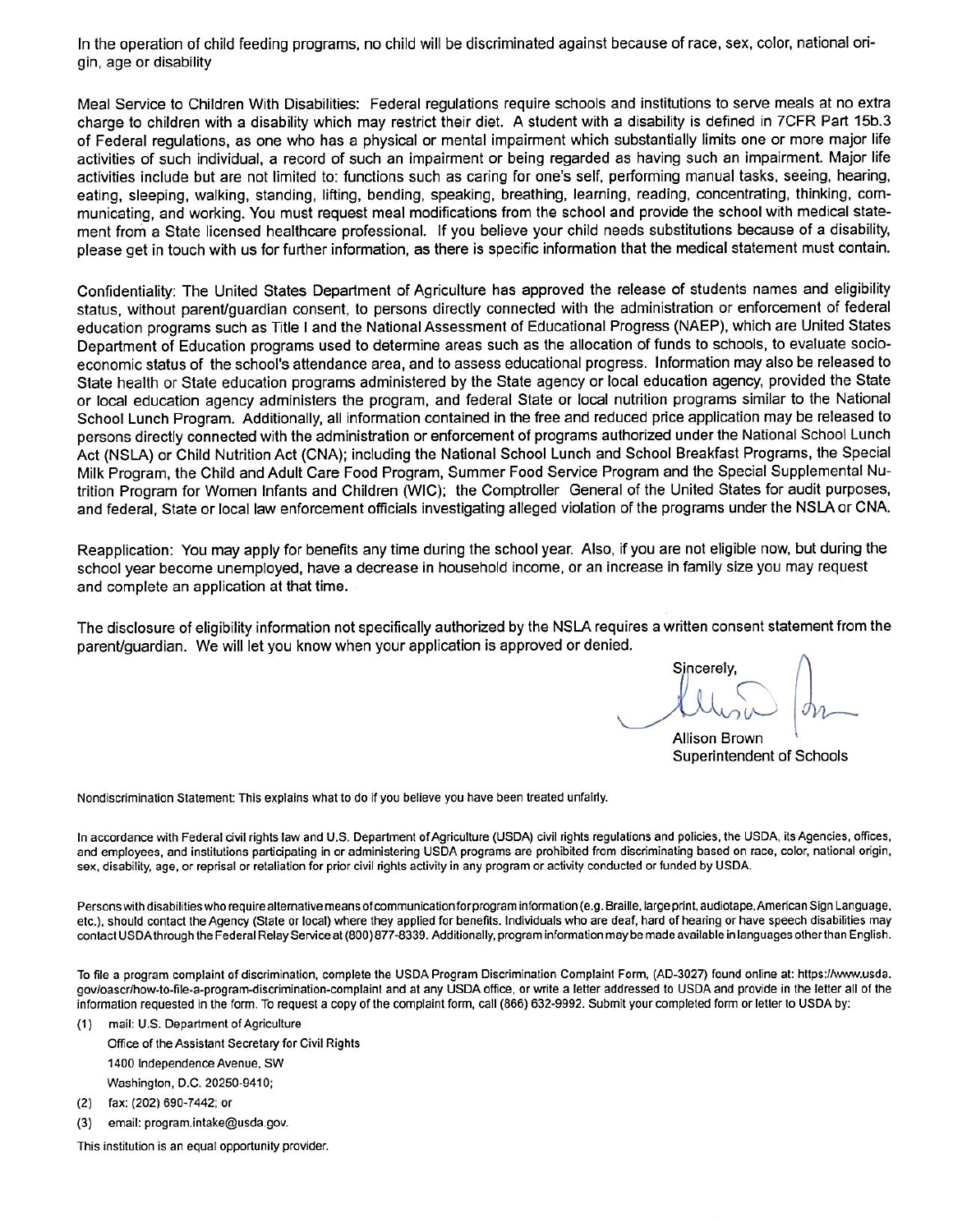## **2021-2022 Application for Free and Reduced Price School Meals/Milk**

To apply for free and reduced price meals for your children, read the instructions on the back, complete **only one** form for your household, sign your name and **return it to the address listed below.** Call **516-801-5066***,* if you need help. Additional names may be listed on a separate paper.

## **Return Completed Applications to: Heights School**

**P.O. Box 367 Roslyn, NY 11576**

1. List all children in your household who attend school:

| <b>Student Name</b> | School | Grade/Teacher | <b>Foster Child</b> | Homeless<br>Migrant,<br>Runaway |
|---------------------|--------|---------------|---------------------|---------------------------------|
|                     |        |               |                     |                                 |
|                     |        |               |                     |                                 |
|                     |        |               |                     |                                 |
|                     |        |               |                     |                                 |
|                     |        |               |                     |                                 |
|                     |        |               |                     |                                 |
|                     |        |               |                     |                                 |

#### 2. SNAP/TANF/FDPIR Benefits:

If anyone in your household receives either SNAP, TANF or FDPIR benefits, list their name and CASE # here. **Skip to Part 4, and sign the application.**

| Name <sup>-</sup> |  |
|-------------------|--|
|                   |  |
|                   |  |

 $CASE$  #:  $\_$ 

3. Report all income for ALL Household Members (Skip this step if you answered 'yes' to step 2)

#### **All Household Members (including yourself and all children that have income).**

List all Household members not listed in Step 1 (including yourself) **even if they do not receive income**. For each Household Member listed, if they do receive income, report total income for each source in whole dollars only. If they do not receive income from any other source, write '0'. If you enter '0' or leave any fields blank, you are certifying (promising) that there is no income to report.

| Name of household member | Earnings from work<br>before deductions<br><b>Amount / How Often</b> | Child Support, Alimony<br><b>Amount / How Often</b> | Pensions, Retirement<br>Payments<br><b>Amount / How Often</b> | Other Income, Social<br>Security<br><b>Amount / How Often</b> | No.<br>Income |
|--------------------------|----------------------------------------------------------------------|-----------------------------------------------------|---------------------------------------------------------------|---------------------------------------------------------------|---------------|
|                          |                                                                      |                                                     |                                                               |                                                               |               |
|                          |                                                                      |                                                     |                                                               |                                                               | п             |
|                          |                                                                      |                                                     |                                                               |                                                               | ⊓             |
|                          |                                                                      |                                                     |                                                               |                                                               | п             |
|                          |                                                                      |                                                     |                                                               |                                                               | −             |
|                          |                                                                      |                                                     |                                                               |                                                               | I do not      |

Total Household Members (Children and Adults)

\*Last Four Digits of Social Security Number: XXX-XX-

have a  $SS#$ 

\*When completing section 3, an adult household member must provide the last four digits of their Social Security Number (SS#), or mark the "I do not have a SS# box" before the application can be approved.

4. Signature: An adult household member must sign this application before it can be approved.

I certify (promise) that all the information on this application is true and that all income is reported. I understand that the information is being given so the school will get federal funds; the school officials may verify the information and if I purposely give false information, I may be prosecuted under applicable State and federal laws, and my children may lose meal benefits. **Signature:** \_\_\_\_\_\_\_\_\_\_\_\_\_\_\_\_\_\_\_\_\_\_\_\_\_\_\_\_\_\_\_\_\_\_\_\_\_\_\_\_\_\_\_\_\_\_\_\_\_\_\_ **Date:** \_\_\_\_\_\_\_\_\_\_\_\_\_\_\_\_\_\_\_

| Signature:     |  |
|----------------|--|
| Email Address: |  |

Home Phone: \_\_\_\_\_\_\_\_\_\_\_\_\_\_\_\_\_\_\_\_\_ Work Phone: \_\_\_\_\_\_\_\_\_\_\_\_\_\_\_\_\_\_\_\_\_\_\_\_\_ Home Address:\_\_\_\_\_\_\_\_\_\_\_\_\_\_\_\_\_\_\_\_\_\_\_\_\_\_\_\_\_\_\_\_\_\_\_\_\_\_\_\_\_\_\_\_

5. Ethnicity and Race are optional; responding to this section does not affect your children's eligibility for free or reduced price meals.

Ethnicity: **Hispanic or Latino Not Hispanic or Latino** 

Race (Check one or more) :  $\Box$ American Indian or Alaskan Native  $\Box$ Asian  $\Box$ Black or African American  $\Box$ Native Hawaiian or Other Pacific Island  $\Box$ White

# DO NOT WRITE BELOW THIS LINE – FOR SCHOOL USE ONLY

|                                                                                                                                                                                           | DO INTERNATI E DELONI THIO ENTE - FOR OCHOOL OOE OPENET |                    |                          |  |  |  |
|-------------------------------------------------------------------------------------------------------------------------------------------------------------------------------------------|---------------------------------------------------------|--------------------|--------------------------|--|--|--|
| Annual Income Conversion (Only convert when multiple income frequencies are reported on application)<br>Weekly X 52; Every Two Weeks (bi-weekly) X 26; Twice Per Month X 24; Monthly X 12 |                                                         |                    |                          |  |  |  |
| $\Box$ SNAP/TANF/Foster                                                                                                                                                                   |                                                         |                    |                          |  |  |  |
|                                                                                                                                                                                           | Income Household: Total Household Income/How Often:     |                    | Household Size:          |  |  |  |
| Free Meals                                                                                                                                                                                | $\Box$ Reduced Price Meals                              | $\Box$ Denied/Paid |                          |  |  |  |
| <b>Signature of Reviewing Official</b>                                                                                                                                                    |                                                         |                    | <b>Date Notice Sent:</b> |  |  |  |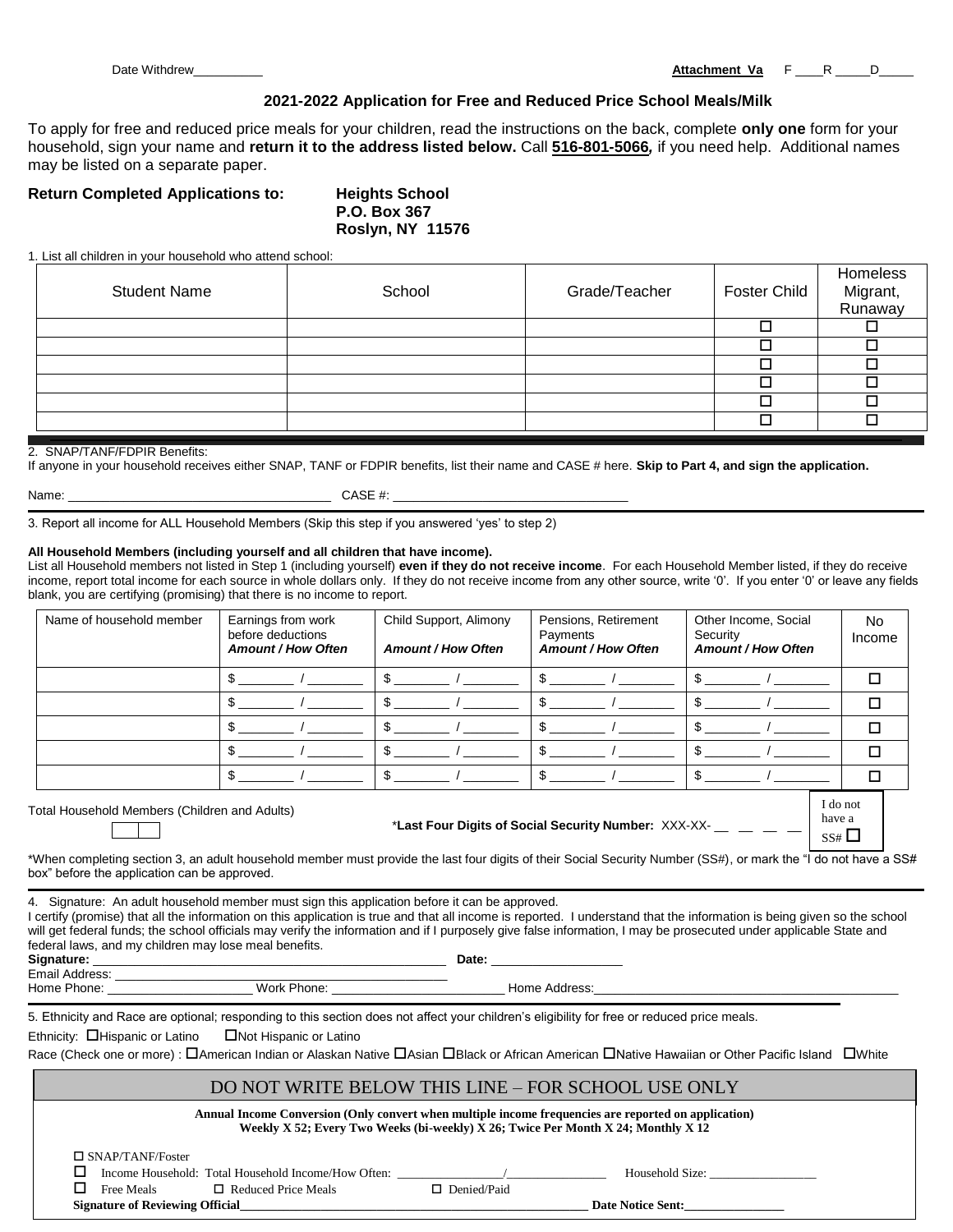Blank page (Back of application)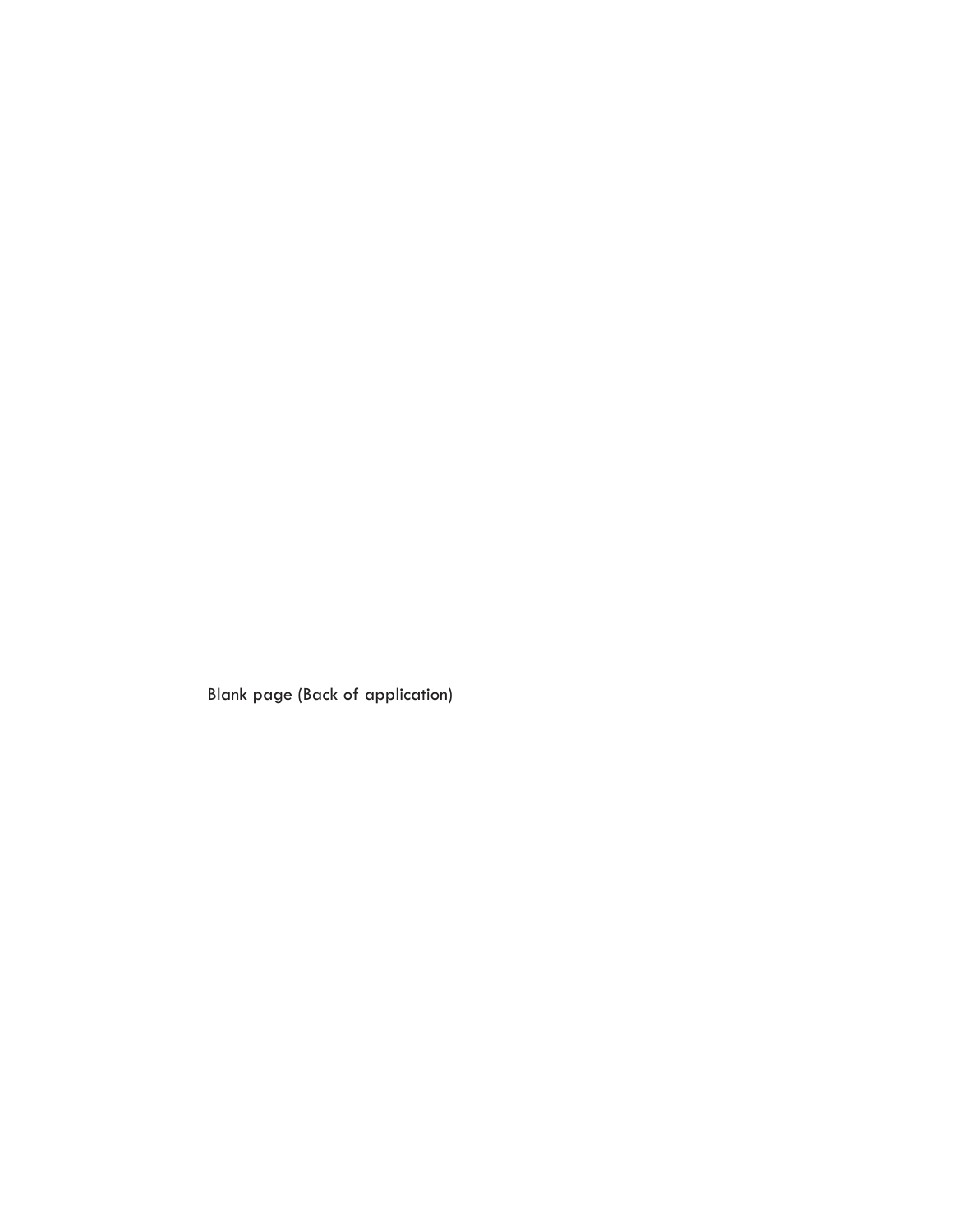# **APPLICATION INSTRUCTIONS**

To apply for free and reduced price meals, complete only one application for your household using the instructions below. Sign the application and return the application to Heights School.

If you have a foster child in your household, you may include them on your application. A separate application is not needed. Call the school if you need help: 516-801-5066. Ensure that all information is provided. Failure to do so may result in denial of benefits for your child or unnecessary delay in approving your application.

## **PART 1 ALL HOUSEHOLDS MUST COMPLETE STUDENT INFORMATION. DO NOT FILL OUT MORE THAN ONE APPLICATION FOR YOUR HOUSEHOLD.**

- (1) Print the names of the children, including foster children, for whom you are applying on one application.
- (2) List their grade and school.
- (3) Check the box to indicate a foster child living in your household, or if you believe any child meets the description for homeless, migrant, runaway (a school staff will confirm this eligibility).

## **PART 2 HOUSEHOLDS GETTING SNAP, TANF OR FDPIR SHOULD COMPLETE PART 2 AND SIGN PART 4.**

- (1) List a current SNAP, TANF or FDPIR (Food Distribution Program on Indian Reservations) case number of anyone living in your household. The case number is provided on your benefit letter.
- (2) An adult household member must sign the application in PART 4. SKIP PART 3. Do not list names of household members or income if you list a SNAP case number, TANF or FDPIR number.

### **PART 3 ALL OTHER HOUSEHOLDS MUST COMPLETE THESE PARTS AND ALL OF PART 4.**

- (1) Write the names of everyone in your household, whether or not they get income. Include yourself, the children you are applying for, all other children, your spouse, grandparents, and other related and unrelated people in your household. Use another piece of paper if you need more space.
- (2) Write the amount of current income each household member receives, before taxes or anything else is taken out, and indicate where it came from, such as earnings, welfare, pensions and other income. If the current income was more or less than usual, write that person's usual income. **Specify how often this income amount is received: weekly, every other week (bi-weekly), 2 x per month, monthly. If no income, check the box.** The value of any child care provided or arranged, or any amount received as payment for such child care or reimbursement for costs incurred for such care under the Child Care and Development Block Grant, TANF and At Risk Child Care Programs should **not** be considered as income for this program.
- (3) Enter the total number of household members in the box provided. This number should include all adults and children in the household and should reflect the members listed in PART 1 and PART 3.
- (4) The application must include the last four digits only of the social security number of the adult who signs **PART 4** if Part 3 is completed. If the adult does not have a social security number, check the box. **If you listed a SNAP, TANF or FDPIR number, a social security number is not needed.**
- (5) An adult household member must sign the application in PART 4.

**OTHER BENEFITS:** Your child may be eligible for benefits such as Medicaid or Children's Health Insurance Program (CHIP). To determine if your child is eligible, program officials need information from your free and reduced price meal application. Your written consent is required before any information may be released. Please refer to the attached parent Disclosure Letter and Consent Statement for information about other benefits.

### **USE OF INFORMATION STATEMENT**

Use of Information Statement: The Richard B. Russell National School Lunch Act requires the information on this application. You do not have to give the information, but if you do not submit all needed information, we cannot approve your child for free or reduced price meals. You must include the last four digits of the social security number of the primary wage earner or other adult household member who signs the application. The social security number is not required when you apply on behalf of a foster child or you list a Supplemental Nutrition Assistance Program (SNAP), Temporary Assistance for Needy Families (TANF) Program or Food Distribution Program on Indian Reservations (FDPIR) case number or other FDPIR identifier for your child or when you indicate that the adult household member signing the application does not have a social security number. We will use your information to determine if your child is eligible for free or reduced price meals, and for administration and enforcement of the lunch and breakfast programs.

We may share your eligibility information with education, health, and nutrition programs to help them evaluate, fund, or determine benefits for their programs, auditors for program reviews, and law enforcement officials to help them look into violations of program rules.

#### **DISCRIMINATION COMPLAINTS**

In accordance with Federal civil rights law and U.S. Department of Agriculture (USDA) civil rights regulations and policies, the USDA, its Agencies, offices, and employees, and institutions participating in or administering USDA programs are prohibited from discriminating based on race, color, national origin, sex, disability, age, or reprisal or retaliation for prior civil rights activity in any program or activity conducted or funded by USDA.

Persons with disabilities who require alternative means of communication for program information (e.g. Braille, large print, audiotape, American Sign Language, etc.), should contact the Agency (State or local) where they applied for benefits. Individuals who are deaf, hard of hearing or have speech disabilities may contact USDA through the Federal Relay Service at (800) 877- 8339. Additionally, program information may be made available in languages other than English.

To file a program complaint of discrimination, complete the [USDA Program Discrimination Complaint Form,](http://www.ocio.usda.gov/sites/default/files/docs/2012/Complain_combined_6_8_12.pdf) (AD-3027) found online at: [https://www.usda.gov/oascr/how-to-file-a-program](https://www.usda.gov/oascr/how-to-file-a-program-discrimination-complaint)[discrimination-complaint](https://www.usda.gov/oascr/how-to-file-a-program-discrimination-complaint) and at any USDA office, or write a letter addressed to USDA and provide in the letter all of the information requested in the form. To request a copy of the complaint form, call (866) 632-9992. Submit your completed form or letter to USDA by:

- mail: U.S. Department of Agriculture Office of the Assistant Secretary for Civil Rights 1400 Independence Avenue, SW Washington, D.C. 20250-9410;
- (2) fax: (202) 690-7442; or
- (3) email: [program.intake@usda.gov.](mailto:program.intake@usda.gov)

This institution is an equal opportunity provide